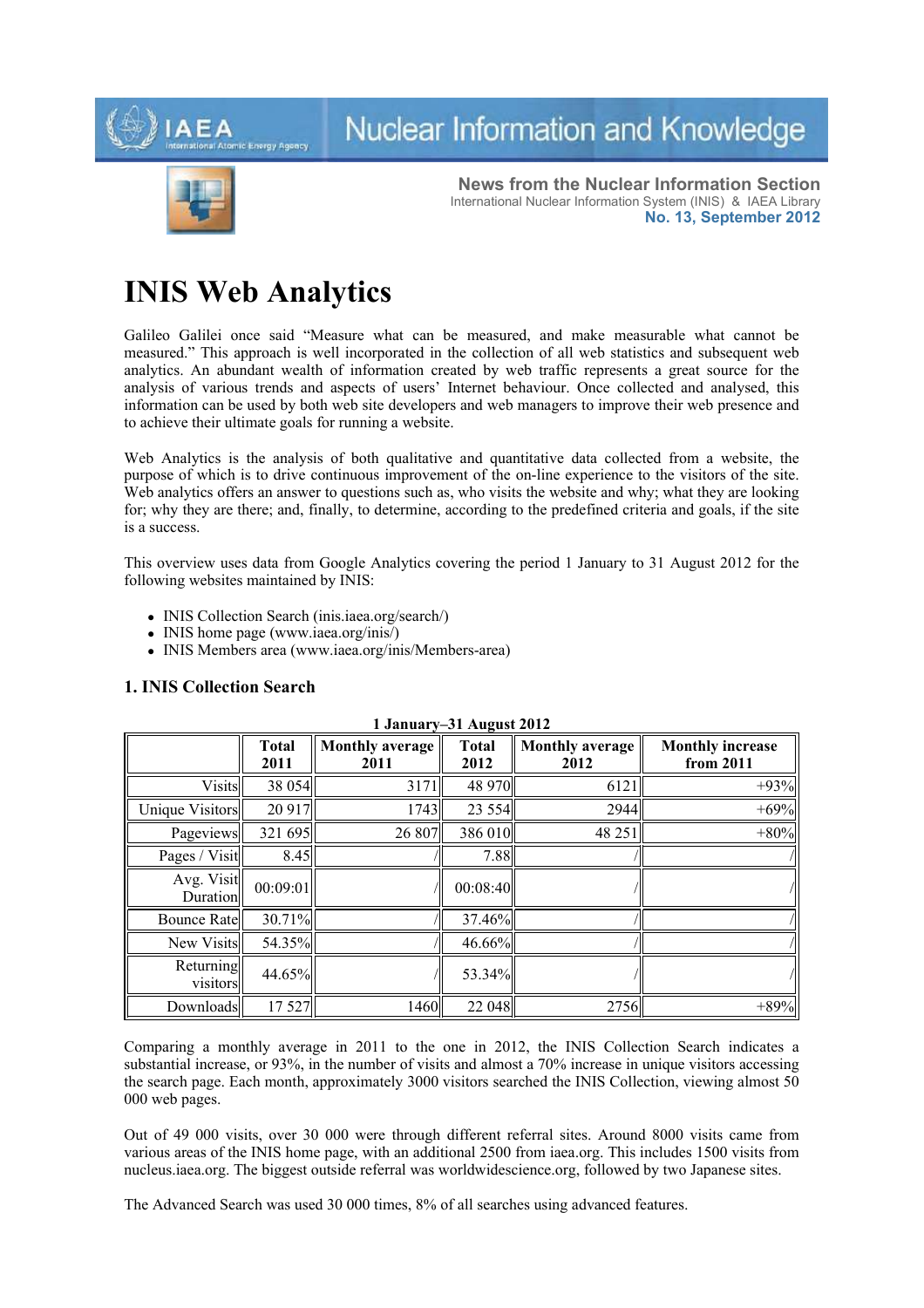48% of all visitors accessed the INIS home page only once, while approximately 28% accessed it more than 10 times.

The most frequently used search term was Fukushima, followed by Chernobyl, nuclear safety, nuclear, Three Mile Island, plasma, and nuclear reactors.

Internet Explorer was used in 55% of searches, followed by Firefox, with 24%, and Chrome, with14%.



The greatest number of visits came from the United States of America, closely followed by Japan and Austria. Twelve countries had more than 1000 visitors. Almost 80% of all INIS Collection searches came from 20 countries, which clearly indicates the need for more promotional activities to be conducted within INIS Member States.

| Language | <b>Visits</b> |
|----------|---------------|
| en-us    | 24 022        |
| ia       | 4987          |
| fr       | 3767          |
| pt-br    | 3290          |
| es       | 1868          |
| ru       | 1200          |
| en-gb    | 902           |
| de       | 819           |
| ko       | 71            |
| en       | 603           |
|          | 48 970        |

#### **Visitors' Language**

English was the most frequently used language on the browser (US and GB), used in more than 50% of the cases, followed by Japanese, French, Brazilian Portuguese, French and Russian.

## **2. INIS Home Page**

|  |  |  | 1 January-31 August 2012 |  |
|--|--|--|--------------------------|--|
|--|--|--|--------------------------|--|

|                 | Total<br>2011 | <b>Monthly average</b><br>2011 | <b>Total</b><br>2012 | $\parallel$ Monthly average $\parallel$<br>2012 | <b>Monthly increase</b><br>from 2011 |
|-----------------|---------------|--------------------------------|----------------------|-------------------------------------------------|--------------------------------------|
| <b>Visits</b>   | 29 5 87       | 2465                           | 27 431               | 3428ll                                          | $+39%$                               |
| Unique visitors | 14 887        | 124011                         | 13 980ll             | 1747                                            | $+40%$                               |
|                 |               |                                |                      |                                                 |                                      |

### **Visitors' Location**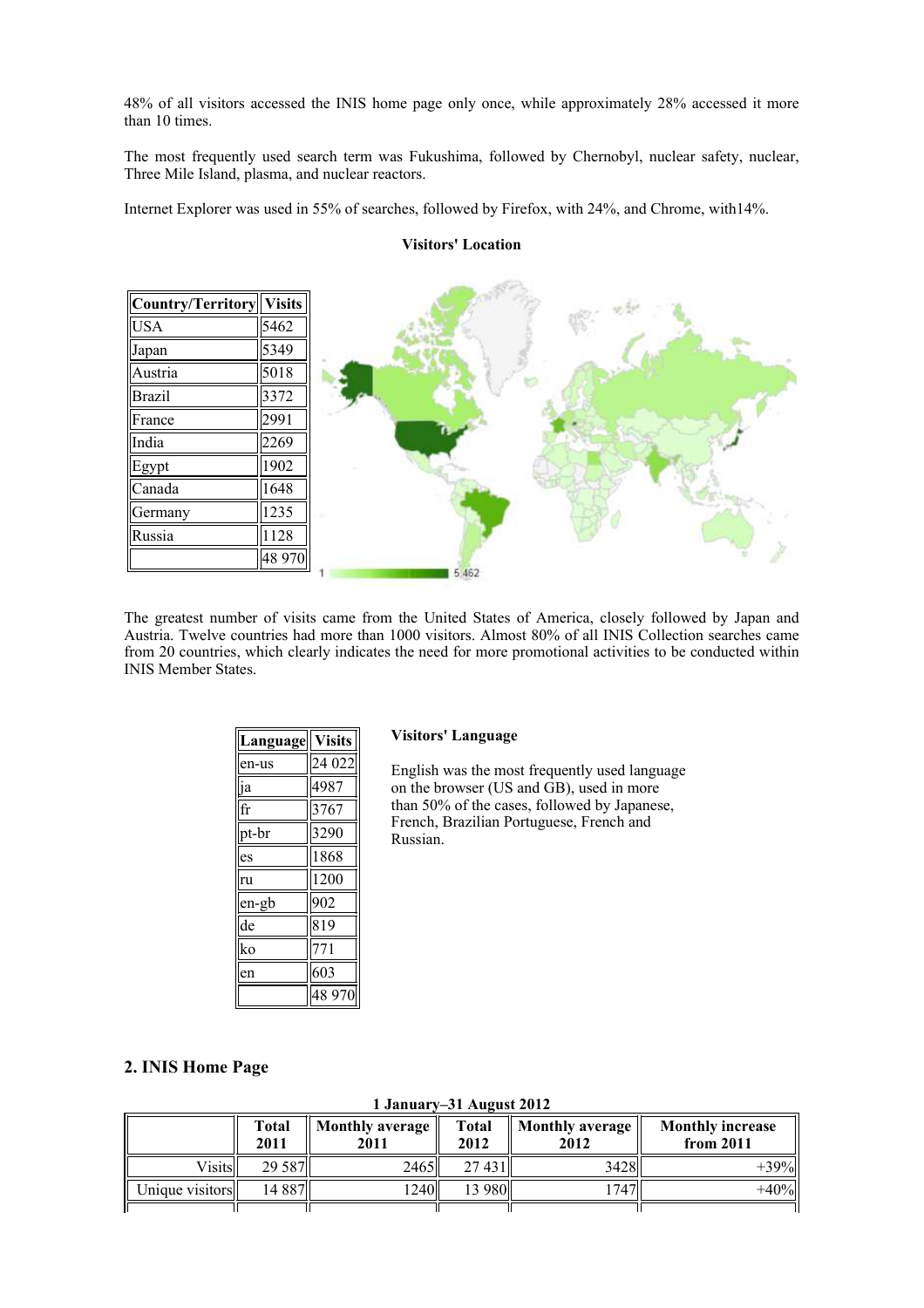| Pageviews              | 79 644    | 6637 | 66 473    | 8309 | $+25%$ |
|------------------------|-----------|------|-----------|------|--------|
| Pages / visit          | 2.69      |      | 2.42      |      |        |
| Avg. visit<br>duration | 00:02:47  |      | 00:02:27  |      |        |
| Bounce ratell          | 58.34%    |      | 54.37%    |      |        |
| New visits             | 48.90%    |      | $48.23\%$ |      |        |
| Returning<br>visitors  | $51.10\%$ |      | $51.77\%$ |      |        |

INIS home page analytics indicate a substantial increase of 40% in the number of visits and unique visitors. Over 8300 web pages were viewed by almost 3500 visitors per month.

During this period, 48% of all visitors accessed the INIS home page only once, while around 28% of visitors accessed it more than 10 times.

| Country/Territory | <b>Visits</b> |
|-------------------|---------------|
| Austria           | 3859          |
| <b>USA</b>        | 1965          |
| India             | 1749          |
| France            | 1246          |
| Japan             | 1156          |
| Russia            | 1125          |
| Malaysia          | 1099          |
| Germany           | 793           |
| Republic of Korea | 749           |
| Nigeria           | 736           |
|                   | 431           |

**Visitors' Location**

| <b>Visitors' Language</b> |  |  |  |
|---------------------------|--|--|--|
|---------------------------|--|--|--|

| Language   Visits |        |
|-------------------|--------|
| en-us             | 15 007 |
| lfr               | 2353   |
| lja               | 1004   |
| ru                | 900    |
| ru-ru             | 804    |
| lko               | 725    |
| es                | 718    |
| en-gb             | 704    |
| pt-br             | 669    |
| len               | 553    |
|                   | 27431  |

Due to the physical location of the INIS and IAEA headquarters, Austria had the most visits, followed by the USA, India, France and Japan.

The INIS contacts, the INIS Collection, and the reference series were the most frequently visited pages. They were viewed more than 1000 times each, followed by INIS history, events, web page search, activities, and the site index, which had over 500 views.

Internet Explorer, the most popular browser, was used in around 45% of the visits, followed by Firefox, with31%, and Chrome, gaining ground with just over 16%.

### **3. INIS Members' Area**

|                        | 1 January–31 August 2012 |                                |                      |                                |                                      |  |  |
|------------------------|--------------------------|--------------------------------|----------------------|--------------------------------|--------------------------------------|--|--|
|                        | <b>Total</b><br>2011     | <b>Monthly average</b><br>2011 | <b>Total</b><br>2012 | <b>Monthly average</b><br>2012 | <b>Monthly increase</b><br>from 2011 |  |  |
| <b>Visits</b>          | 1738 145                 | 1208                           | 151                  | $+4%$                          |                                      |  |  |
| Unique visitors        | 464                      | 39II                           | 356                  | 45                             | $+15%$                               |  |  |
| Pageviews              | 6251                     | 521                            | 6084                 | 761                            | $+46%$                               |  |  |
| Pages / visit          | 3.60                     |                                | 5.04                 |                                |                                      |  |  |
| Avg. visit<br>duration | 00:03:26                 |                                | 00:04:41             |                                |                                      |  |  |
| Bounce rate            | 51.67%                   |                                | 36.67%               |                                |                                      |  |  |
|                        |                          |                                |                      |                                |                                      |  |  |